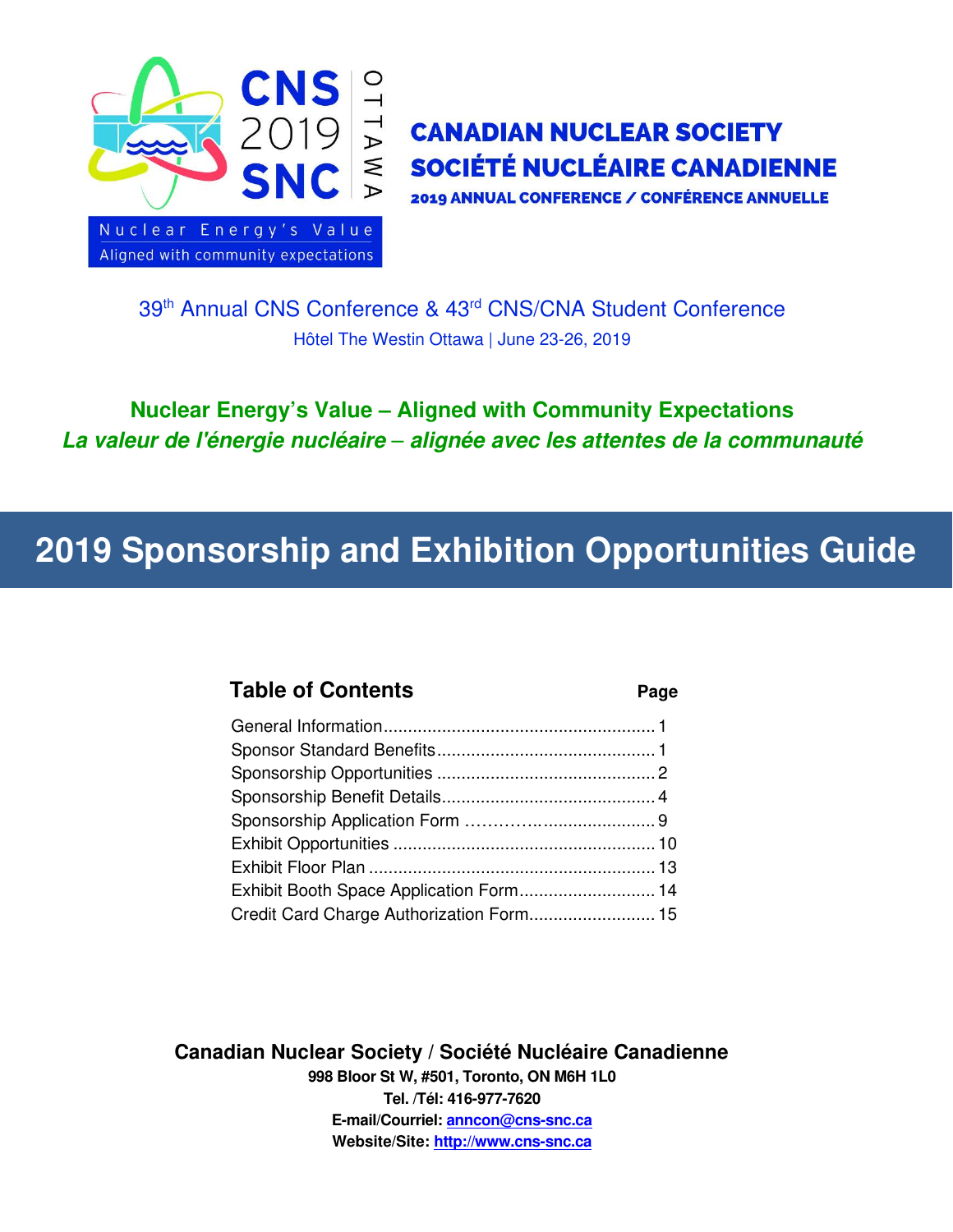### GENERAL INFORMATION

The Canadian Nuclear Society's 39<sup>th</sup> Annual Conference and 43<sup>rd</sup> Annual CNS/CNA Student Conference will be held June 23‐26, 2019 at the Westin Hotel in Ottawa, ON.

The CNS promotes the exchange of information on all aspects of nuclear science and technology and its applications. This includes nuclear power generation, fuel production, uranium mining and refining, management and transportation of radioactive wastes and used fuel. Other topics include, but are not limited to, medical and industrial uses of radionuclides, occupational and environmental radiation protection, the science and technology of nuclear fusion, and associated activities in research and development.

The central objective of our Annual Conferences is to provide a forum for exchanging views, ideas, best practices and information relating to the application and advancement of nuclear research and technology, and for discussing energy‐related issues in general.

Nuclear science and technology currently provides clean and safe energy, and benefits the health and security of the global community. Building on this strong foundation, nuclear science and technology will become of even greater importance well into the  $21<sup>st</sup>$  century. Further advancement of the nuclear industry will enhance public confidence and acceptance of nuclear science and technology.

To that end, the theme selected for this year's conference is "*Nuclear Energy's Value – aligned with community expectations*".

This package contains everything you need to know about our Sponsorship and Exhibition opportunities. For more information about this year's conference, please visit:

### *www.cns-snc.ca/events/cns2019/*

### STANDARD SPONSORSHIP BENEFITS

All levels of sponsorship receive the following standard benefits. Additional benefits apply to specific levels and items, as indicated in the table on pages 4 to 7.

- Acknowledgement of your company during plenary and technical sessions;
- Your company's logo prominently displayed on signage at the sponsored function, and as part of a scrolling slide show during program-free times;
- Your company's logo displayed on the 2019 CNS Annual Conference website with a link to your company's website home page, as well as on other social media platforms;
- Your company's logo printed in the Conference Program and included in the Conference Proceedings;
- Insertion of one promotional item or brochure into the delegates' conference bag;
- Head-table seating of your company's representative at one of the luncheons, with acknowledgement of your representative from the podium.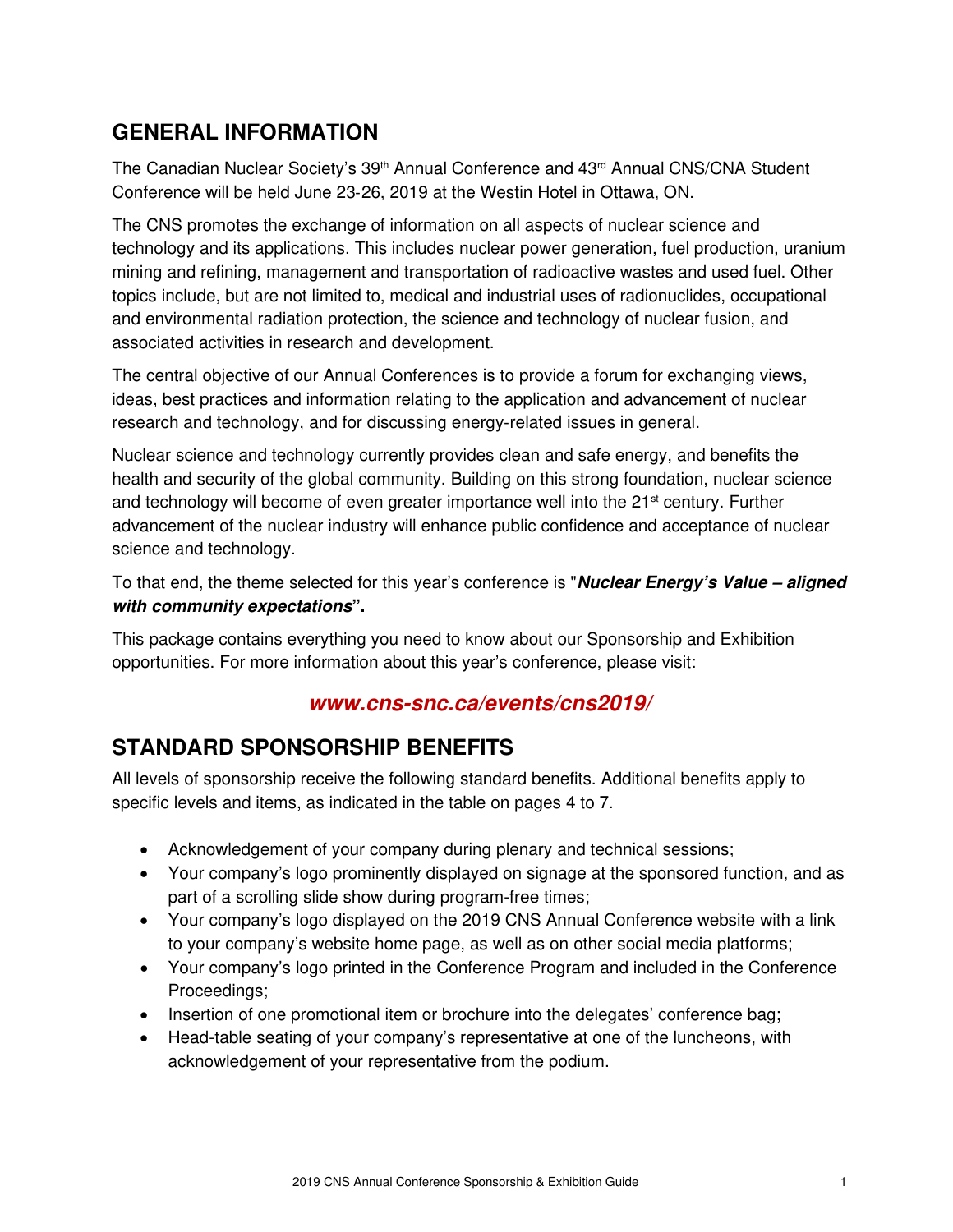### SPONSORSHIP OPPORTUNITIES

For a complete list of sponsorship with prices refer to table provided on pages 4 to 7 (HST will be added to all prices).

### Conference Host Sponsorship

In a unique and most enhanced manner, the Host Sponsor has the opportunity to be a key member of the Conference Organizing Committee with various responsibilities. Your organization's logo and name will be associated with the 2019 MCFD Conference at all appropriate opportunities. In addition to the standard benefits of sponsorship, the Conference Host Sponsor receives specific benefits as indicated on page 4.

# EVENT SPONSORSHIPS

Please note that sponsorship of some items may be shared among two or more companies. Sponsorships are subject to 13% Harmonized Sales Tax (HST) on the prices indicated; non-Canadian-resident sponsors are exempt from paying the HST.

### Sunday Welcoming Reception

The Welcoming Reception will be held from 6:00PM to 8:30PM on Sunday, June 23, 2019. The Reception is open to all in attendance at the conference.

### Speakers' Breakfasts

The Speakers' Breakfasts provide the opportunity for Session Chairs to meet with the speakers in their respective sessions to ensure that they are prepared to make their presentations. The breakfasts are limited to speakers and Session Chairs of the day.

### Delegates' Breakfasts

Early-morning light Continental breakfasts will be provided for all conference participants every morning.

### Refreshment Breaks

Refreshment breaks are held mid-morning and mid-afternoon each day for all Conference participants and include coffee, tea, juices and soft drinks.

### **Luncheons**

Luncheons will be served each day to all conference participants.

### Banquet Event

The Banquet Event will be taking place on Tuesday evening. The details are still being finalized for this year's exciting banquet event, which will include a reception, dinner and entertainment.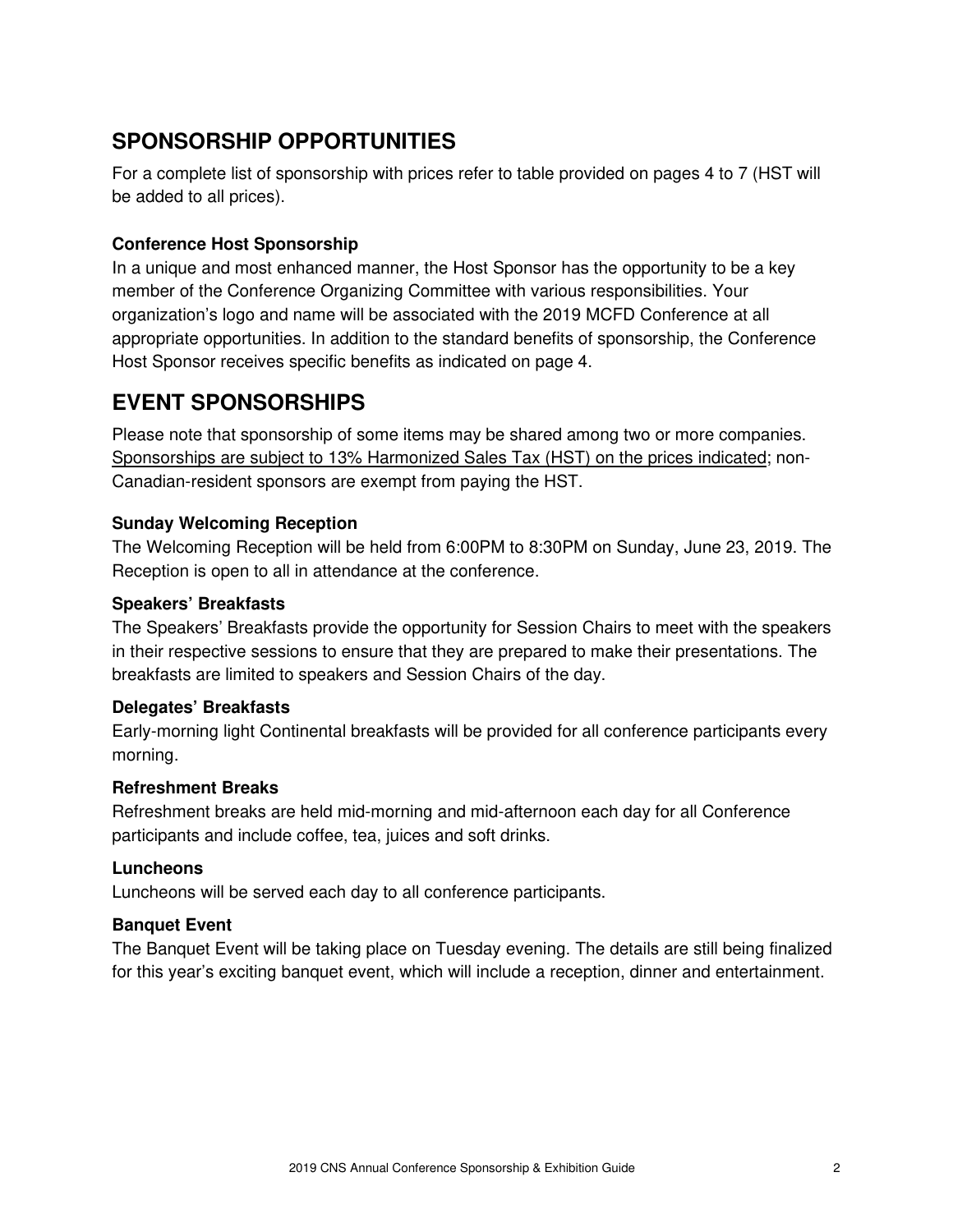### GENERAL SPONSORSHIP DETAILS

### Conference Bags

Conference bags are provided to each delegate with a full registration. The sponsoring company's logo will be imprinted on the bag in addition to the Conference logo.

### Badge Holders

The wallet-style bi-fold has a vinyl see-through window to hold a 4" x 3" name badge and a  $\frac{1}{2}$ " lanyard to be provided at registration to all attendees. The sponsoring company's logo will be imprinted on the item in addition to the Conference logo.

### Conference Program

The sponsoring company is entitled to a promotional advertisement in both our Paperless & Printed Programs.

### Student Conference (General Support)

The CNA/CNS Student Conference is held in conjunction with the CNS Annual Conference and sponsorship of this event helps offset some of the costs to participating students.

### Student Conference (Travel/Housing Assistance)

Sponsorship of student travel/housing assistance helps offset costs and increases the overall participation by students from across Canada.

### Conference Audio-Visual Services

Sponsorship covers Audio-Visual Services for the conference for Plenary and Technical Session presentation rooms.

### Conference Proceedings

The conference proceedings will serve as a permanent record of the 39th Annual CNS Conference and will include abstracts of presentations and posters, full papers of presentations made in technical sessions, and some of PowerPoint presentations in .pdf format. The sponsoring company's logo will be prominently featured, along with an acknowledgment of the company as sponsor of the Conference Proceedings.

#### "Nuclear for Everyone" Course

This 2-3 hour course is aimed at the 'nuclear novice' and is free for all registered conference participants.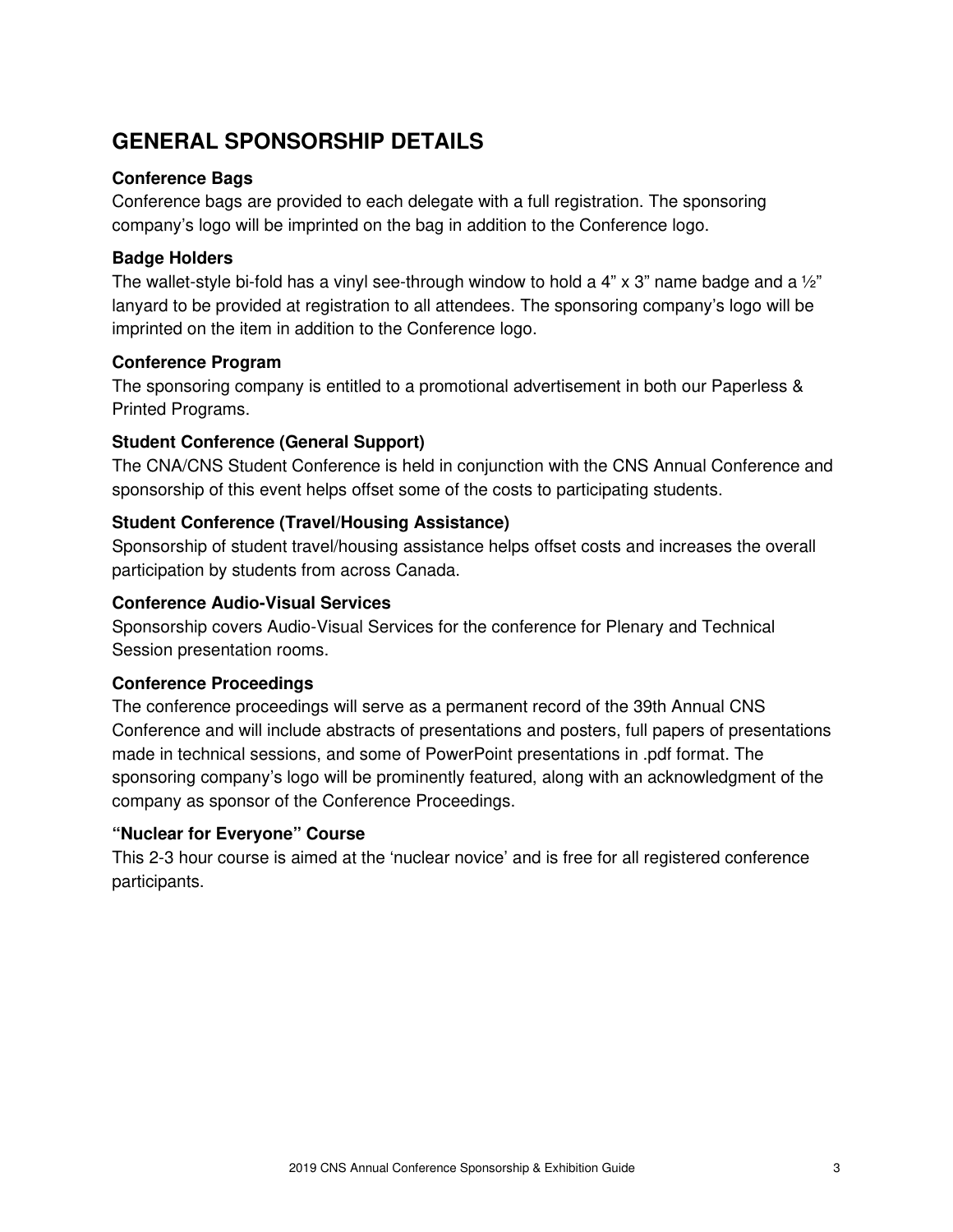# SPONSORSHIP BENEFIT DETAILS

| <b>Level</b>                     | <b>Price</b> | <b>Benefits</b>                                                                                                                                                                                                                                                                                                                                                                                                                                                                                                                                                                                                                                                                                                                                                                                                                                                                                                                                                                                                                                                                                                                                                                                                                                                         |  |
|----------------------------------|--------------|-------------------------------------------------------------------------------------------------------------------------------------------------------------------------------------------------------------------------------------------------------------------------------------------------------------------------------------------------------------------------------------------------------------------------------------------------------------------------------------------------------------------------------------------------------------------------------------------------------------------------------------------------------------------------------------------------------------------------------------------------------------------------------------------------------------------------------------------------------------------------------------------------------------------------------------------------------------------------------------------------------------------------------------------------------------------------------------------------------------------------------------------------------------------------------------------------------------------------------------------------------------------------|--|
| <b>CONFERENCE</b><br><b>HOST</b> | \$30,000     | Title of Host Sponsor<br>$\bullet$<br>Six complimentary full-conference registrations.<br>One complimentary 8' x 8' exhibit space in a location of your choice<br>(includes two complimentary conference registrations) (first come, first<br>served).<br>Your logo displayed at the top level on the conference website with a link to<br>your company's website home page.<br>Most prominent display of your logo on the main projection screens during<br>the plenary sessions.<br>Most prominent display of your logo at highly visible key locations.<br>Verbal recognition of your sponsorship at appropriate times throughout the<br>conference.<br>A representative of your organization has the opportunity to present<br>greetings to the delegates at the Sunday Welcome Reception, on behalf of<br>all sponsors.<br>One reserved table at one of the conference luncheons (excluding the<br>Honors & Awards Luncheon).<br>Head Table seating of your designated representative at one of the<br>conference luncheons and their acknowledgement from the podium.<br>The opportunity to have a company brochure or a promotional item inserted<br>into the conference delegates' bags. Such items must be approved by the<br>Conference Organizing Committee. |  |
| <b>PLATINUM</b>                  | \$20,000     | Title of Platinum Sponsor<br>Have the opportunity to be a key member of the Conference Organizing<br>Committee with various responsibilities.<br>Five complimentary full-conference registration;<br>$\bullet$<br>One complimentary Exhibit space in a location of your choice (includes 2<br>free full conference registrations)<br>One reserved table at one of the conference luncheons (excluding the<br>Honors & Awards Luncheon)**;<br>Acknowledgement during Plenary and Technical Sessions;<br>$\bullet$<br>Your company's logo prominently displayed on signage and in a scrolling<br>slide show during program-free times;<br>Your company logo displayed on the conference website, with a link to<br>$\bullet$<br>your company's website home page;<br>Your company's logo in the Conference Program and in the conference<br>$\bullet$<br>proceedings.<br>The opportunity to have a company brochure or a promotional item<br>inserted into the conference delegates' bags. Such items must be<br>approved by the Conference Organizing Committee.<br>Head-table seating of your representative at either the Monday or<br>Wednesday luncheon.                                                                                                             |  |
| <b>GOLD</b>                      | \$15,000     | Title of Gold Sponsor<br>$\bullet$<br>Three complimentary conference registrations<br>٠<br>Acknowledgement during Plenary and Technical Sessions;<br>$\bullet$<br>Your company's logo prominently displayed on signage and in a scrolling<br>slide show during program-free times;<br>Your company logo displayed on the conference website, with a link to<br>$\bullet$<br>your company's website home page;                                                                                                                                                                                                                                                                                                                                                                                                                                                                                                                                                                                                                                                                                                                                                                                                                                                           |  |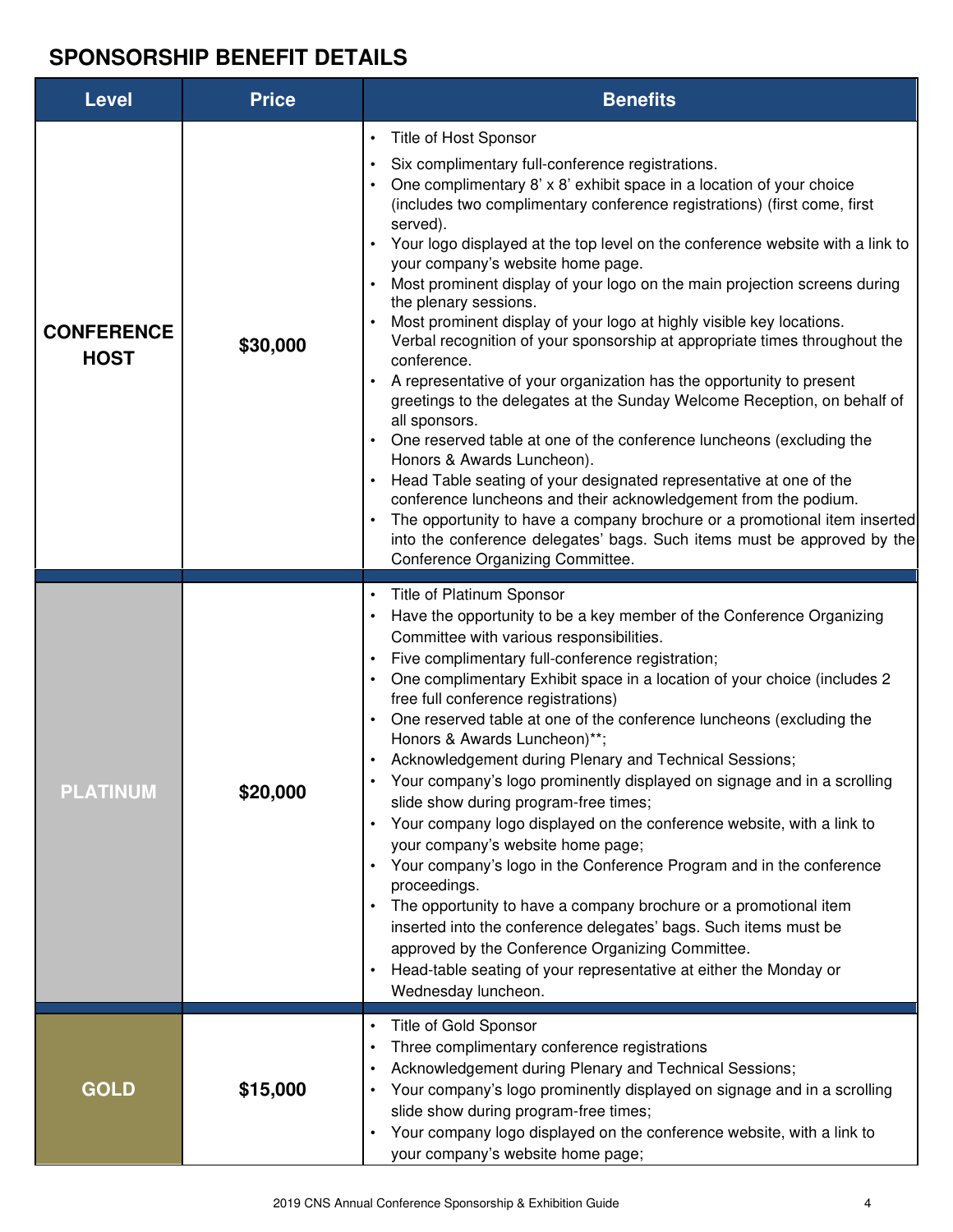|               |           | Your company's logo in the Conference Program and in the conference<br>proceedings.<br>The opportunity to have a company brochure or a promotional item<br>inserted into the conference delegates' bags. Such items must be<br>approved by the Conference Organizing Committee.<br>Head-table seating of your representative at either the Monday or<br>Wednesday luncheon.                                                                                                                                                                                                                                                                                                                                                                                |
|---------------|-----------|------------------------------------------------------------------------------------------------------------------------------------------------------------------------------------------------------------------------------------------------------------------------------------------------------------------------------------------------------------------------------------------------------------------------------------------------------------------------------------------------------------------------------------------------------------------------------------------------------------------------------------------------------------------------------------------------------------------------------------------------------------|
| <b>SILVER</b> | \$10,000  | Title of Silver Sponsor<br>$\bullet$<br>Two complimentary conference registration.<br>Acknowledgement during Plenary and Technical Sessions;<br>Your company's logo prominently displayed on signage and in a scrolling<br>slide show during program-free times;<br>Your company logo displayed on the conference website, with a link to<br>your company's website home page;<br>Your company's logo in the Conference Program, and in conference<br>proceedings;<br>The opportunity to have a company brochure or a promotional item<br>inserted into the conference delegates' bags. Such items must be<br>approved by the Conference Organizing Committee.<br>Head-table seating of your representative at either the Monday or<br>Wednesday luncheon. |
| <b>BRONZE</b> | < \$5,000 | <b>Title of Conference Friend</b><br>Acknowledgement during Plenary and Technical Sessions;<br>Your company's logo prominently displayed on signage and in a scrolling<br>slide show during program-free times;<br>Your company logo displayed on the conference website, with a link to<br>your company's website home page;<br>Your company's logo in the Conference Program, and in conference<br>proceedings;<br>The opportunity to have a company brochure or a promotional item<br>inserted into the conference delegates' bags. Such items must be<br>approved by the Conference Organizing Committee.<br>Head-table seating of your representative at either the Monday or<br>Wednesday luncheon.                                                  |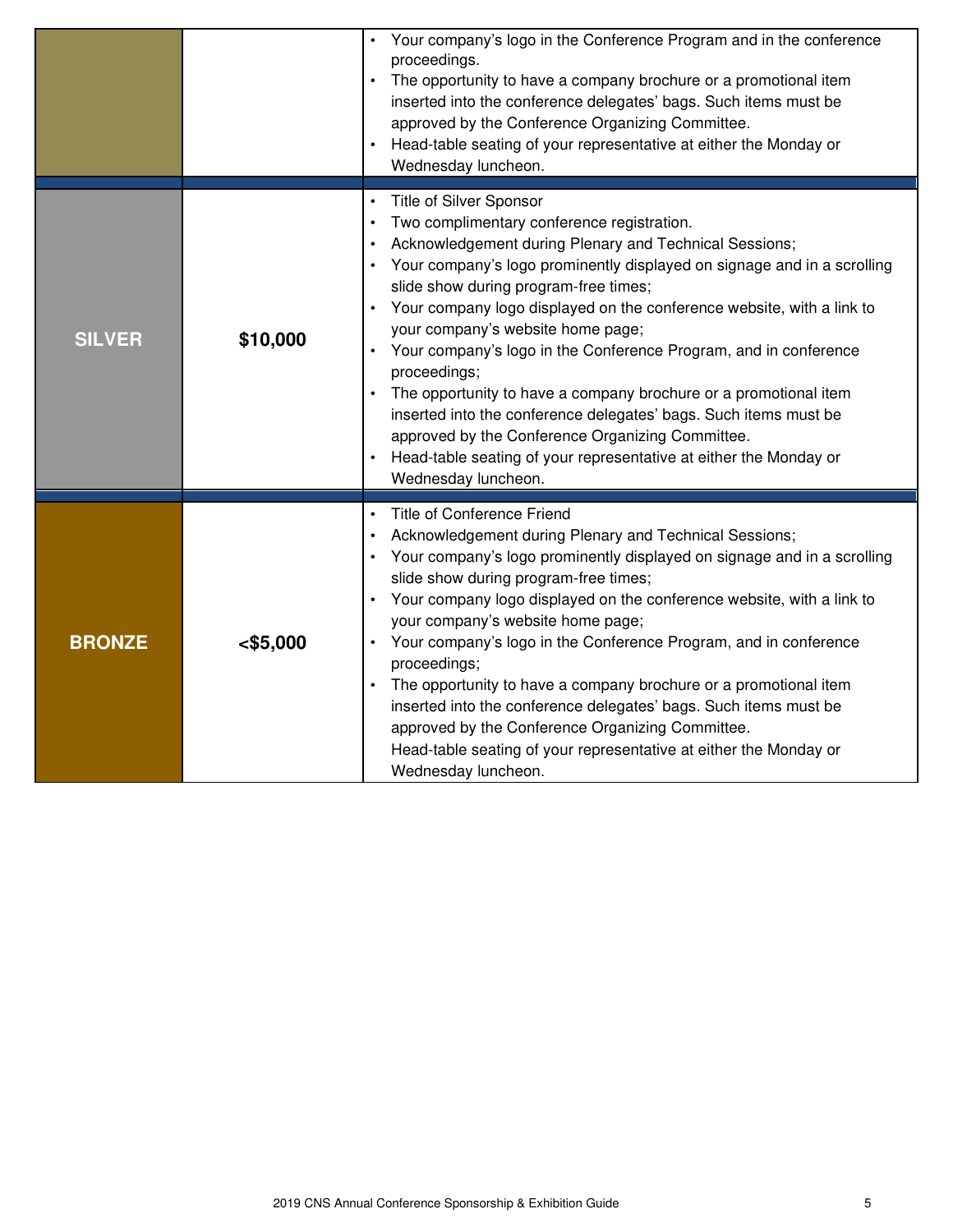# CONFERENCE SPONSORSHIP ITEMS

| Conference Program                                       | \$10,000                                     | \$10,000 or more.<br>Gold Sponsor Benefits Plus: **                                                                                                                                                                                                                                                                                                           |
|----------------------------------------------------------|----------------------------------------------|---------------------------------------------------------------------------------------------------------------------------------------------------------------------------------------------------------------------------------------------------------------------------------------------------------------------------------------------------------------|
| <b>Student Poster Session</b>                            | \$10,000<br>(or 2 co-sponsors @\$5,000 each) | Opportunity to present prizes to the<br>winning student posters.<br>** Only applicable for sponsorship of                                                                                                                                                                                                                                                     |
| <b>Conference Bags</b>                                   | \$12,000<br>(or 3 co-sponsors @\$4,000 each) | Gold Sponsor Benefits Plus: **<br>Your company's logo imprinted on<br>the conference bags.<br>** Only applicable for sponsorship of<br>\$10,000 or more.<br>Gold Sponsor Benefits Plus: **                                                                                                                                                                    |
| Wednesday Luncheon                                       | \$15,000<br>(or 3 co-sponsors @\$5,000 each) | Platinum Sponsor Benefits Plus **:<br>Reserved table at the Monday<br>luncheon.<br>The Keynote Speaker seated at your<br>table during the luncheon.<br>** Only applicable for sponsorship of<br>\$15,000 or more.                                                                                                                                             |
| Monday Luncheon with Keynote<br>Speaker                  | \$15,000<br>(or 3 co-sponsors @\$5,000 each) | Platinum Sponsor Benefits Plus **:<br>Reserved table at the Monday<br>luncheon.<br>The Keynote Speaker seated at your<br>table during the luncheon.<br>** Only applicable for sponsorship of<br>\$15,000 or more.                                                                                                                                             |
| <b>Conference Audio-Visual Services</b>                  | \$15,000<br>(or 3 co-sponsors @\$5,000 each) | Platinum Sponsor Benefits Plus: **<br>Reserved table at either the Monday<br>or Wednesday luncheon<br>** Only applicable for sponsorship of<br>\$15,000 or more.                                                                                                                                                                                              |
| <b>Student Conference</b><br>(Travel/Housing Assistance) | \$20,000<br>(or 4 co-sponsors @\$5,000 each) | Platinum Sponsor Benefits Plus: **<br>Reserved table at the Monday or<br>Wednesday luncheon.<br>** Only applicable for sponsorship of<br>\$15,000 or more.                                                                                                                                                                                                    |
| <b>Sunday Opening Reception</b>                          | \$21,000<br>(or 3 co-sponsors @\$7,000 each) | Platinum Sponsor Benefits Plus: **<br>Opportunity to make brief welcoming<br>remarks during this important kick-off<br>event;<br>Opportunity to participate in a<br>"receiving line" at the beginning of<br>the reception; and<br>Reserved table at either the Monday<br>or Wednesday luncheon.<br>** Only applicable for sponsorship of<br>\$15,000 or more. |
| <b>Tuesday Banquet Dinner</b>                            | \$30,000<br>(or 5 co-sponsors @\$6,000 each) | Conference Sponsor Benefits Plus: **<br>Opportunity to make brief welcoming<br>$\bullet$<br>remarks during the dinner.<br>** Only applicable for sponsorship of<br>\$15,000 or more                                                                                                                                                                           |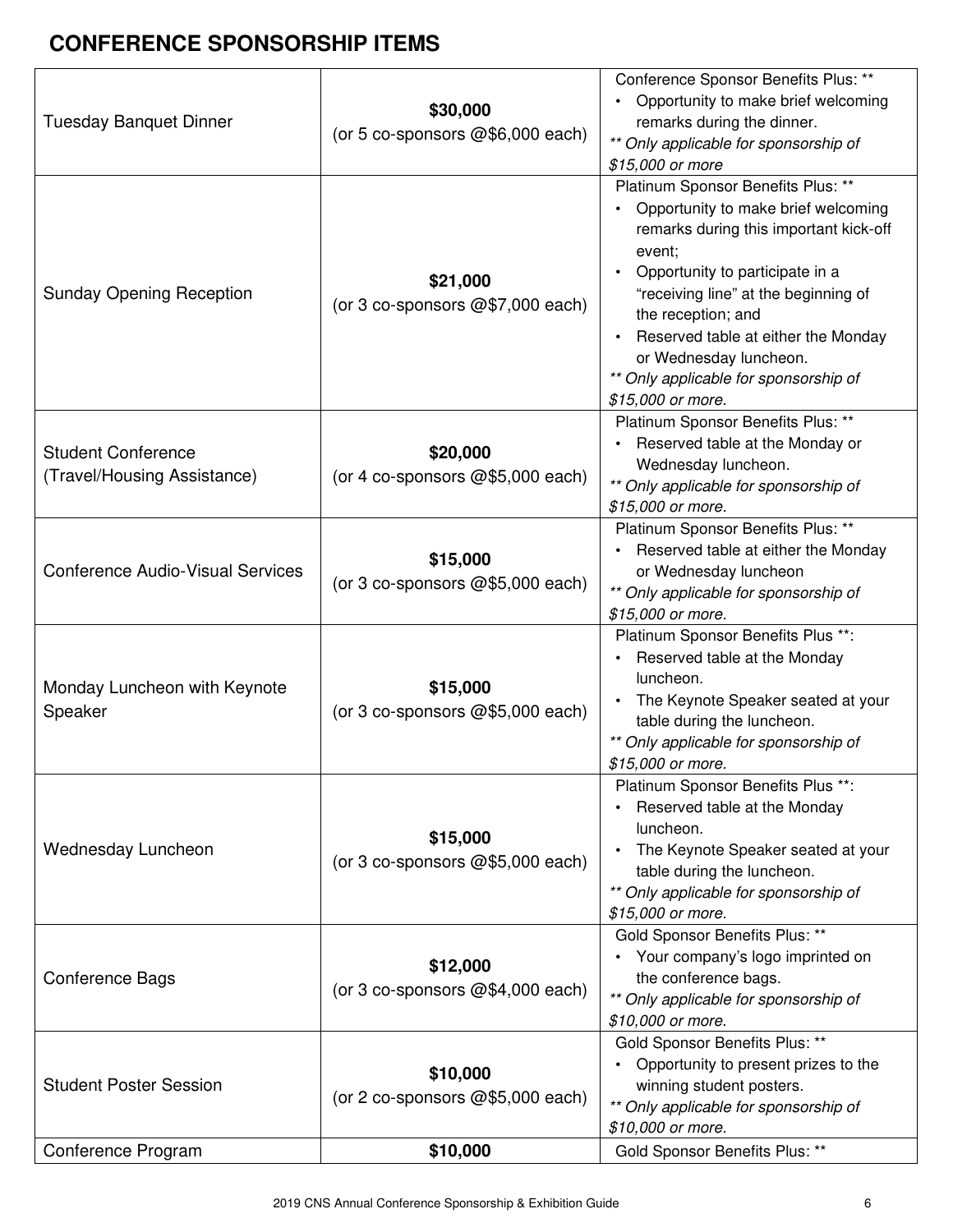|                                      | (or 2 co-sponsors @\$5,000 each)      | Your company's promotional            |
|--------------------------------------|---------------------------------------|---------------------------------------|
|                                      |                                       | advertisement on both our printed     |
|                                      |                                       | and paperless Conference Program.     |
|                                      |                                       | ** Only applicable for sponsorship of |
|                                      |                                       | \$10,000 or more.                     |
|                                      |                                       | <b>Bronze Sponsor Benefits:</b>       |
| <b>Conference Proceedings</b>        | \$5,000                               | Your company's logo and               |
|                                      |                                       | acknowledgement as sponsor in the     |
|                                      |                                       | Conference Proceedings.               |
| Student Conference (General)         | \$7,500                               | <b>Silver Sponsor Benefits</b>        |
| <b>Tuesday Honours &amp; Awards</b>  |                                       |                                       |
| Luncheon (co-sponsored with CNA      | \$5,000                               | <b>Silver Sponsor Benefits</b>        |
| and CNS)                             |                                       |                                       |
| <b>Tuesday Pre-Banquet Reception</b> | \$5,000                               | <b>Silver Sponsor Benefits</b>        |
|                                      |                                       | <b>Bronze Sponsor Benefits:</b>       |
| Name Badge Holders                   | \$4,500                               | Your company's logo imprinted on      |
|                                      |                                       | the name badges.                      |
| <b>Tuesday Banquet Entertainment</b> | \$3,500                               | <b>Bronze Sponsor Benefits</b>        |
| Nuclear for Everyone Course          | \$3,500                               | <b>Bronze Sponsor Benefits</b>        |
| Monday Delegates' Breakfast          | \$3,000                               | <b>Bronze Sponsor Benefits</b>        |
| Tuesday Delegates' Breakfast         | \$3,000                               | <b>Bronze Sponsor Benefits</b>        |
| Wednesday Delegates' Breakfast       | \$3,000                               | <b>Bronze Sponsor Benefits</b>        |
| Monday Speakers' Breakfast           | \$1,500                               | <b>Bronze Sponsor Benefits</b>        |
| Tuesday Speakers' Breakfast          | \$1,500                               | <b>Bronze Sponsor Benefits</b>        |
| Wednesday Speakers' Breakfast        | \$1,500                               | <b>Bronze Sponsor Benefits</b>        |
| Monday Guest Program                 | \$1,500                               | <b>Bronze Sponsor Benefits</b>        |
| <b>Tuesday Guest Program</b>         | \$1,500                               | <b>Bronze Sponsor Benefits</b>        |
| <b>Wednesday Guest Program</b>       | \$1,500                               | <b>Bronze Sponsor Benefits</b>        |
| Monday AM Coffee Break               | \$1,200                               | <b>Bronze Sponsor Benefits</b>        |
| Monday PM Coffee Break               | \$1,200                               | <b>Bronze Sponsor Benefits</b>        |
| <b>Tuesday AM Coffee Break</b>       | \$1,200                               | <b>Bronze Sponsor Benefits</b>        |
| Tuesday PM Coffee Break              | \$1,200                               | <b>Bronze Sponsor Benefits</b>        |
| <b>Wednesday AM Coffee Break</b>     | \$1,200                               | <b>Bronze Sponsor Benefits</b>        |
| Wednesday PM Coffee Break            | \$1,200                               | <b>Bronze Sponsor Benefits</b>        |
|                                      | $$1,000 - $5,000$                     |                                       |
| <b>General Contribution</b>          | (or as negotiated with the Organizing | <b>Bronze Sponsor Benefits</b>        |
|                                      | Committee)                            |                                       |

Kindly note **all** sponsorship & exhibitor opportunities are subject to 13% Harmonized Sales Tax.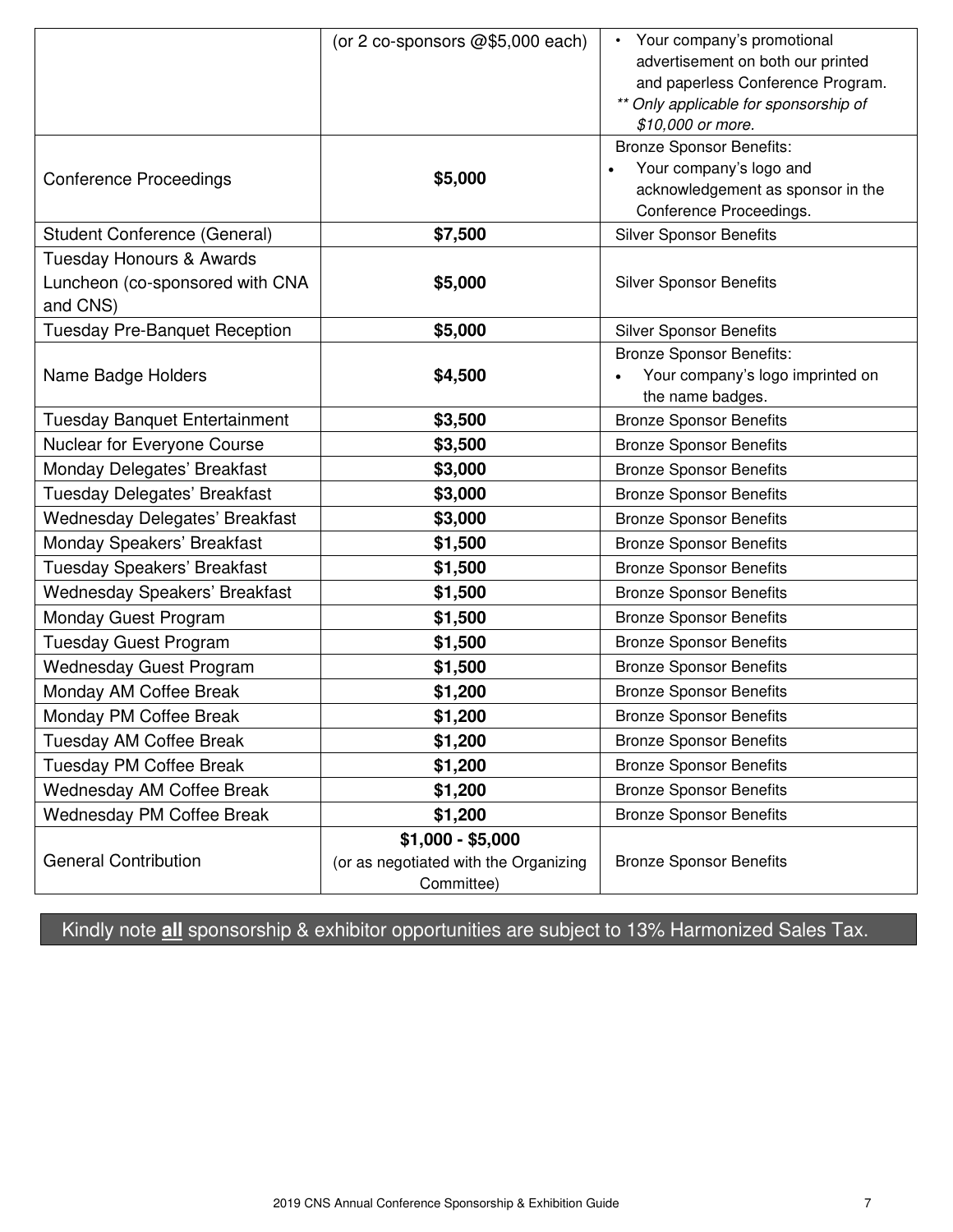### SPONSORSHIP TERMS AND CONDITIONS

Payment of invoices for sponsorships is expected in full within 30 days of invoicing. Payments for sponsorships not received within 30 days of invoicing are not considered guaranteed.

### Methods of Payment

Payments by cheque are to be payable to "Canadian Nuclear Society" and mailed to: Canadian Nuclear Society 998 Bloor St W, #501 Toronto, ON, M6H 1L0

To make payments by credit card (AMEX / MasterCard / VISA), please complete the Credit Card Charge Authorization (CCA) form on page 15 and send by email to the CNS Office Administrator [cns\\_office@cns-snc.ca.](mailto:cns_office@cns-snc.ca)

### Cancellation and Refund Policy

No refunds will be provided for cancellation of sponsorships once the booking has been finalized.

### SPONSORSHIP CONTACT

For all information pertaining to Sponsorship and Exhibition opportunities, please contact:

### Moe Fadaee

Sponsorships and Exhibits Chair Phone: (1)-647-909-0816 Email: [moe.fadaee@cns-snc.ca](mailto:moe.fadaee@cns-snc.ca)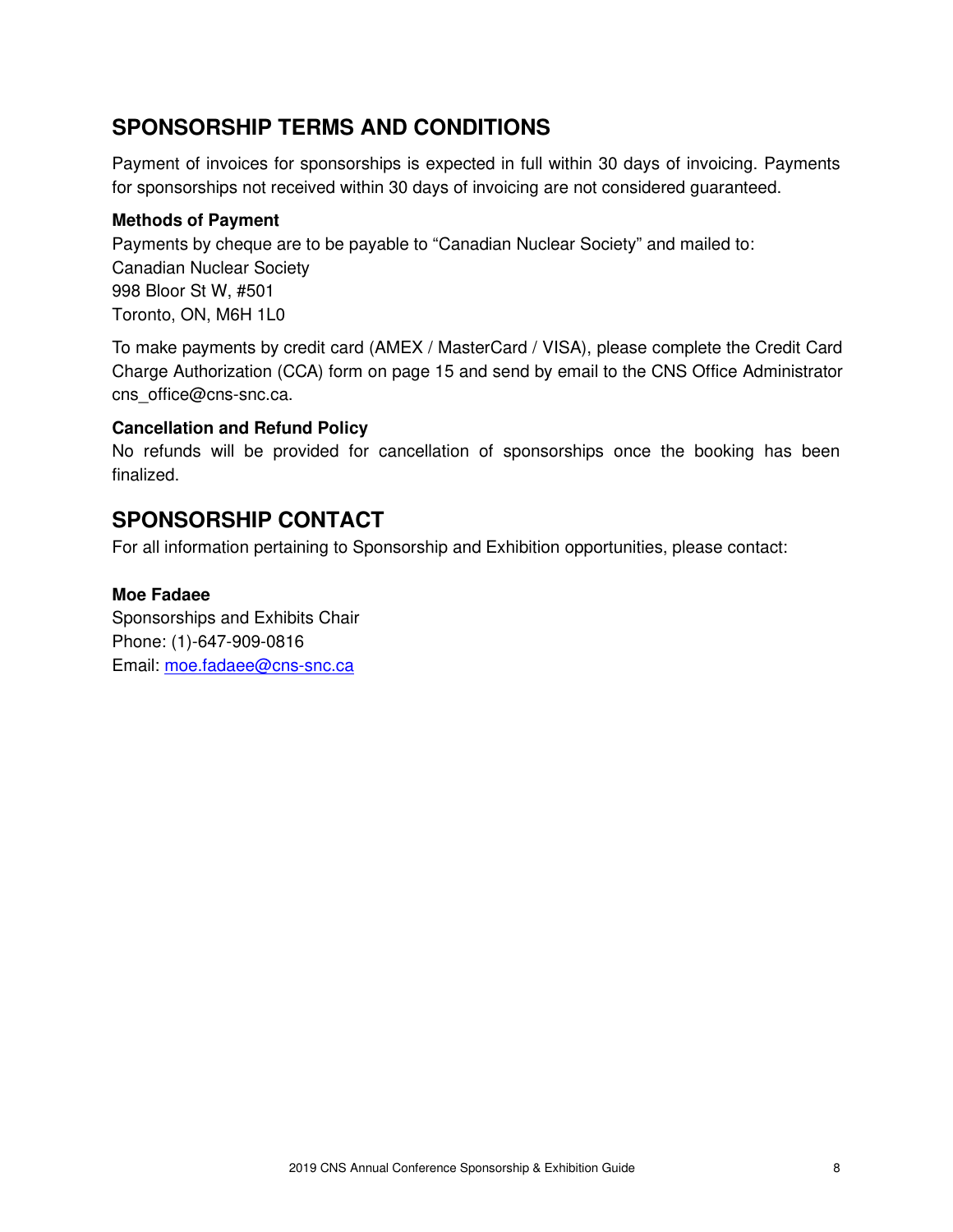

# Nuclear Energy's Value – Aligned with Community Expectations *La valeur de l'énergie nucléaire* – *Aligné avec les attentes de la communauté*

# **Sponsorship Application Form**

To reserve a Sponsorship for your company please complete this form and submit as a Word file or .pdf attachment to the Sponsorships & Exhibits chair: [moe.fadaee@cns-snc.ca](mailto:moe.fadaee@cns-snc.ca)

Sponsorships will be confirmed on a first-come, first-served basis. After your sponsorship has been confirmed, an invoice with payment instructions will be sent by email to the contact person named below. A receipt will be issued once payment has been received. Sponsorship applications are not considered complete until payment has been received.

Sponsoring company full name:

| Postal address:                                                  |              |                     |                               |
|------------------------------------------------------------------|--------------|---------------------|-------------------------------|
| City:                                                            | Prov./State: | Postal or Zip Code: |                               |
| <b>Contact Person:</b><br>(Person to receive all correspondence) |              | E-mail:             |                               |
| <b>Business Title:</b>                                           |              | Tel:                |                               |
| Signature:                                                       |              | Date:               |                               |
| Sponsorship Item                                                 |              |                     |                               |
| 1 <sup>st</sup> Choice:                                          |              | \$                  | (HST is extra, if applicable) |
| 2 <sup>nd</sup> Choice:                                          |              | \$                  | (HST is extra, if applicable) |
| 3 <sup>rd</sup> Choice:                                          |              | \$                  | (HST is extra, if applicable) |

**Company Logo:** Please insert an X in appropriate box below.

 $\Box$  New logo files attached  $\Box$  We confirm that you can use the same logo as for last year's conference

### **New logos are to be provided in the following two file formats:**

1) As a jpg or .png file for electronic applications.

2) As a high-resolution vector illustration for print production (e.g., Adobe Illustrator (.ai), Photoshop (.eps**)** or Corel Draw (.cdr)).

#### **METHODS OF PAYMENT:**

**By Cheque:** Cheques payable to: "Canadian Nuclear Society" are to be mailed to: Canadian Nuclear Society, 998 Bloor St W, #501, Toronto, ON, M6H 1L0

**By Credit Card**: Visa, MasterCard, AMEX are accepted.

To pay by credit card, complete the Credit Card Charge Authorization (CCCA) form, scan it and email it to the CNS Office Administrator: [cns\\_office@cns-snc.ca](mailto:cns_office@cns-snc.ca)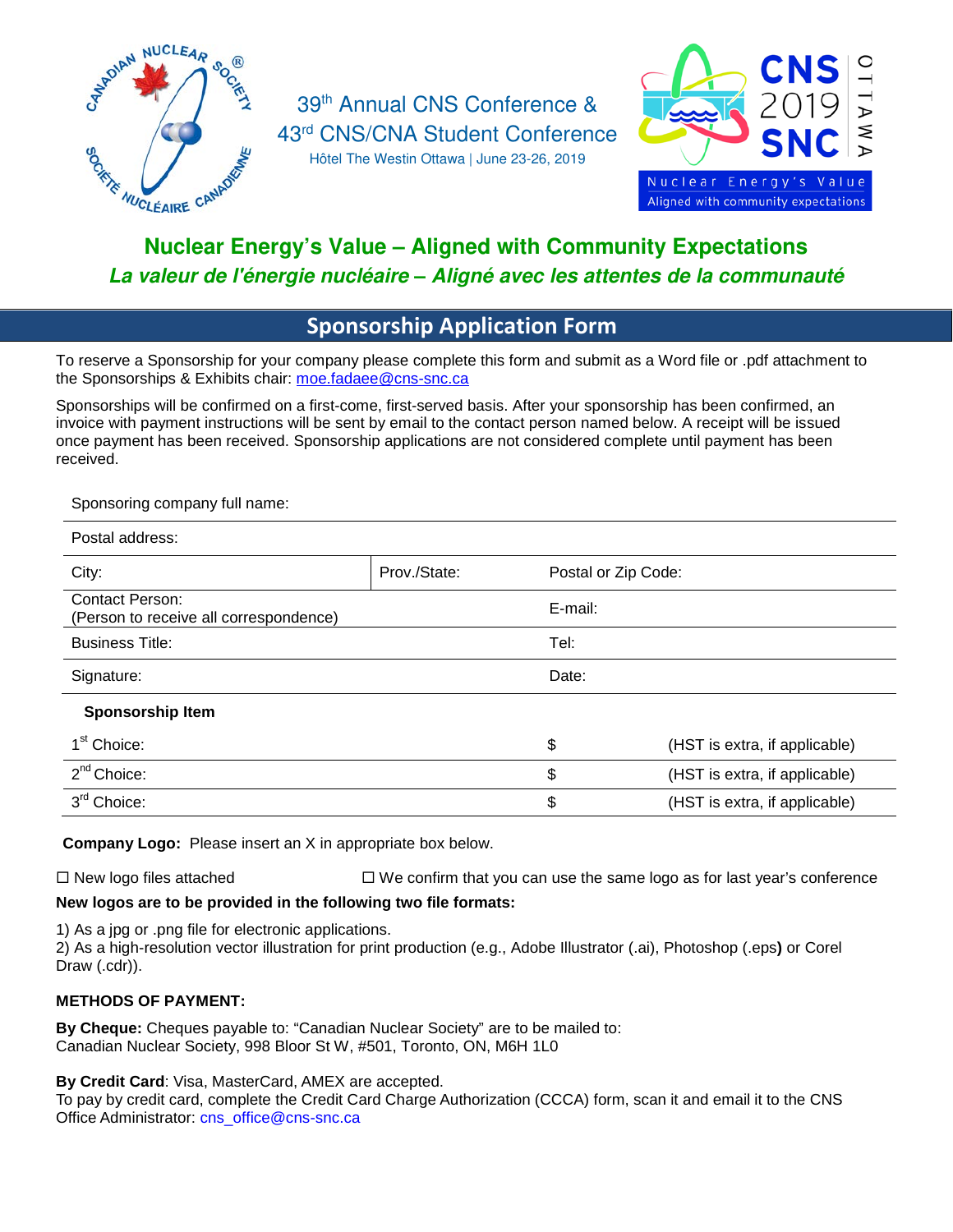# EXHIBIT OPPORTUNITIES

The 2019 CNS Annual Conference is the ideal marketing vehicle to:

- Launch and demonstrate your company's products and innovations;
- Generate immediate sales;
- Generate new sales leads:
- Strengthen customer and supplier relations;
- Meet your clients and prospects face-to-face;
- Obtain customer feedback and conduct market research;
- Provide technical support;
- Demonstrate your solutions to industry professionals;
- Meet some of the brightest undergraduate and graduate students who will be part of the future of our nuclear science and technology community;
- Visibly support the Canadian Nuclear Society and nuclear technology in Canada.

The exhibits will be located in the Provinces/Confederation I rooms on Level 4.

# EXHIBITOR BOOTH PACKAGE

All booth spaces are 8-ft wide x 8-ft deep<sup>\*</sup>. Please refer to attached exhibit floor plan on page 14. \*Ceiling height in Confederation Foyer (7'7") may not accommodate larger displays.

Each booth package includes the following:

- One draped booth in blue (with 8 ft-high back drape and 3 ft-high side rails)
- One 6 ft draped table in blue
- Two side chairs and waste basket
- Two full conference registrations
- Conference Attendee registration list
- Exhibitor Recognition
	- Your company logo displayed on the Conference website with a link to your company's website home page
	- Your company logo displayed in Pocket Program & Abstract booklet and in the conference proceedings
	- Your company logo displayed on large poster on-site, and in a scrolling slide show

### Cost per Booth Space

8' x 8' in Provinces/Confederation I (Level 4)  $$3,500.00 + $455.00$  HST =  $$3,955.00$ 

Above prices include two full registrations that allow your exhibit staff to participate in all Plenary and Technical Sessions, participation in the Welcome Reception, breakfasts, AM/PM breaks, luncheons and the Banquet Event. Note that non-Canadian-resident exhibitors are exempt from paying the HST. **NOTE: Floor plan is subject to availability and may undergo** changes.

Exhibitor Set-Up: Sunday, June 23, 2019 between 12:00PM and 5:00PM only.

Exhibitor Tear-Down: Wednesday, June 26, 2019 after 3:00PM.

#### Exhibition Hours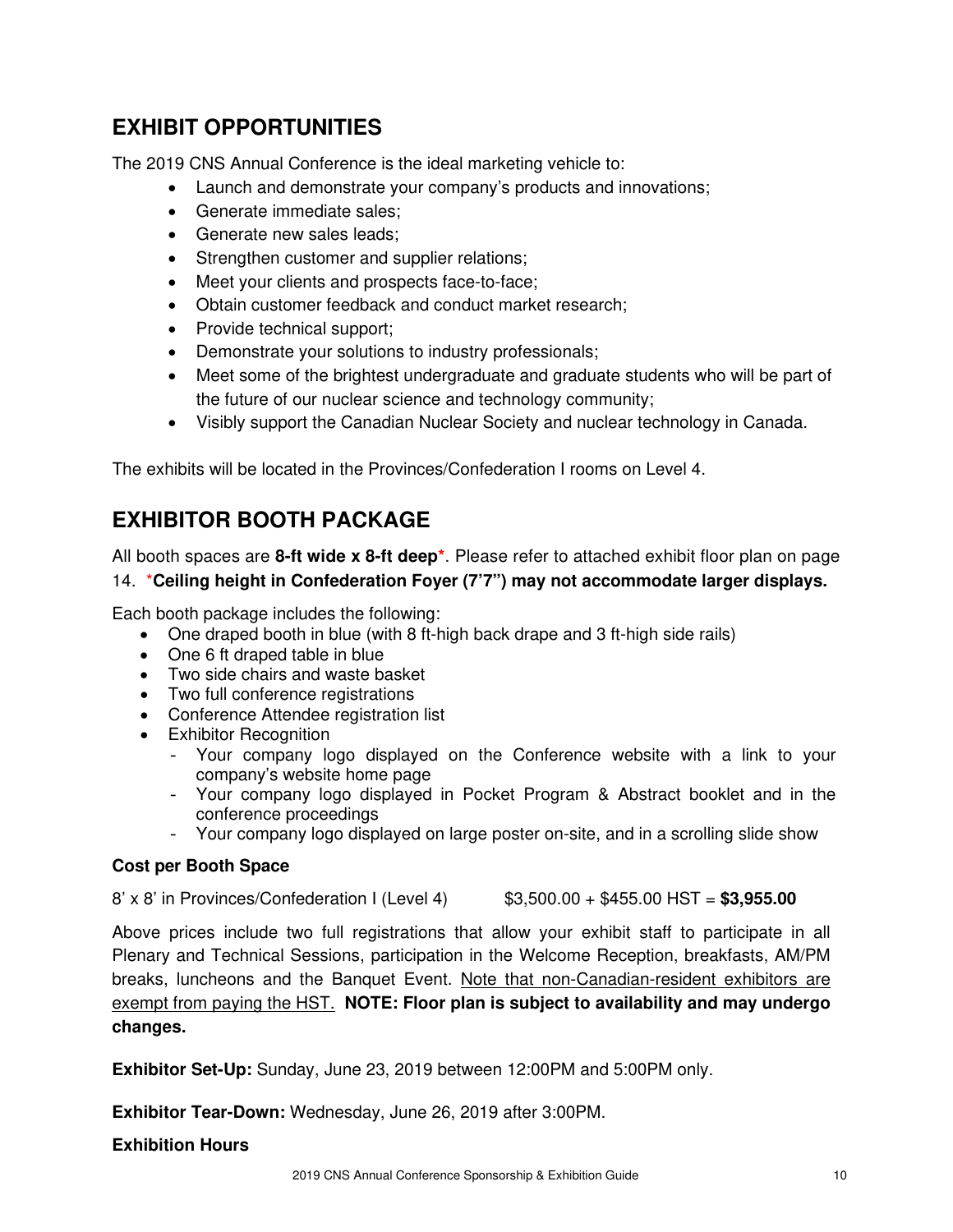Sunday, June 23, 2019 7:00PM – 9:00PM (Welcome Reception on  $22^{nd}$  Floor\*) Monday, June 24, 2019 7:30AM – 7:00PM (Student Poster in Exhibit area) Tuesday, June 25, 2019 7:30AM – 5:00PM Wednesday, June 26, 2019 7:30AM – 3:00PM

\*All sponsors and exhibitors are encouraged to attend our Welcome Reception at TwentyTwo; however, we would like to offer these as flex hours for those who wish to participate in the tradeshow on Sunday.

#### Exhibit Services Contractor

The official contractor provide exhibitors with additional services as needed, including material handling, freight forwarding, customs brokerage, duplex electrical outlets, A/V equipment, etc. The Trade Show Company will provide a complete package of information and order forms for such services.

#### On-line Registration for Booth Attendants

With each booth space purchased, two full registrations are included, but you must register your exhibit staff on-line by **May 20, 2019** via the registration link on the conference website. A special code will be provided to confirmed exhibitors to register their booth staff. Exhibitor name badges will be provided only for the individuals who are registered for the conference.

#### Exhibit Space Application Form

To reserve exhibit space for your company, please complete the Exhibit Space Application Form (page 14), scan it and send by email to the Sponsorships & Exhibits chair: [moe.fadaee@cns](mailto:moe.fadaee@cns-snc.ca)[snc.ca.](mailto:moe.fadaee@cns-snc.ca) Be sure to submit your application form early to secure your space!

#### Exhibitor Terms and Conditions

Payment in full for exhibit spaces is to be received no later than 30 days following invoicing. If payment has not been received within 30 days of invoicing, your booth space is not considered guaranteed. The CNS does not assume liability for loss of, or damage to, display equipment.

#### Methods of Payment

- 1. By cheque payable to: "Canadian Nuclear Society" and mailed to the address below.
- 2. By credit card: Visa / MasterCard / AMEX are accepted. Complete the Credit Charge Authorization form (page 15), scan the completed form to PDF, and submit by email to the CNS Office Administrator: [cns\\_office@cns-snc.ca.](mailto:cns_office@cns-snc.ca)

Canadian Nuclear Society 998 Bloor St W, #501, Toronto, ON, M6H 1L0 Tell: 416-977-7620 Email: [cns\\_office@cns-snc.ca](mailto:cns_office@cns-snc.ca)

#### Cancellation and Refund Policy

No refunds will be provided for cancellations once the booking has been finalized. The CNS does not assume liability for loss of, or damage to, exhibiting companies' materials or equipment.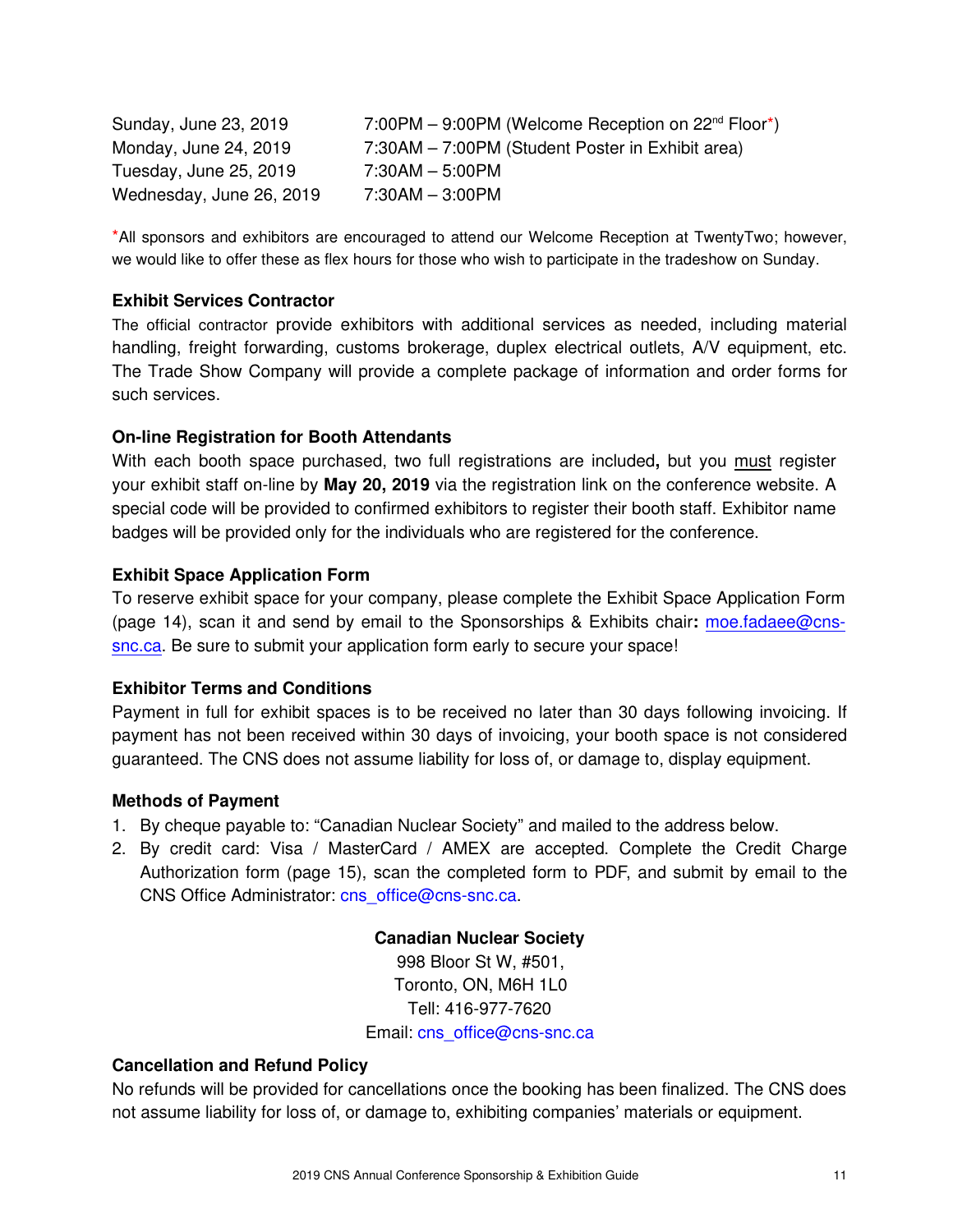### Hotel Accommodation

A block of guest rooms has been reserved at the Westin Hotel for conference participants. The deadline for making reservations at the reduced rate is May 23, 2019 or until the CNS block is filled. Please reserve early to avoid disappointment!

Make your reservation directly with the hotel via the room-reservation link on the Conference website at https://www.cns-snc.ca/events/cns2019/ or by calling toll-free at 1-888-627-8528 and requesting the special room block rate for the Canadian Nuclear Society.

# EXHIBITS CONTACT

For all information pertaining to exhibition opportunities please contact: Moe Fadaee Sponsorships and Exhibits Chair Phone: (1)-647-909-0816 Email: [moe.fadaee@cns-snc.ca](mailto:moe.fadaee@cns-snc.ca)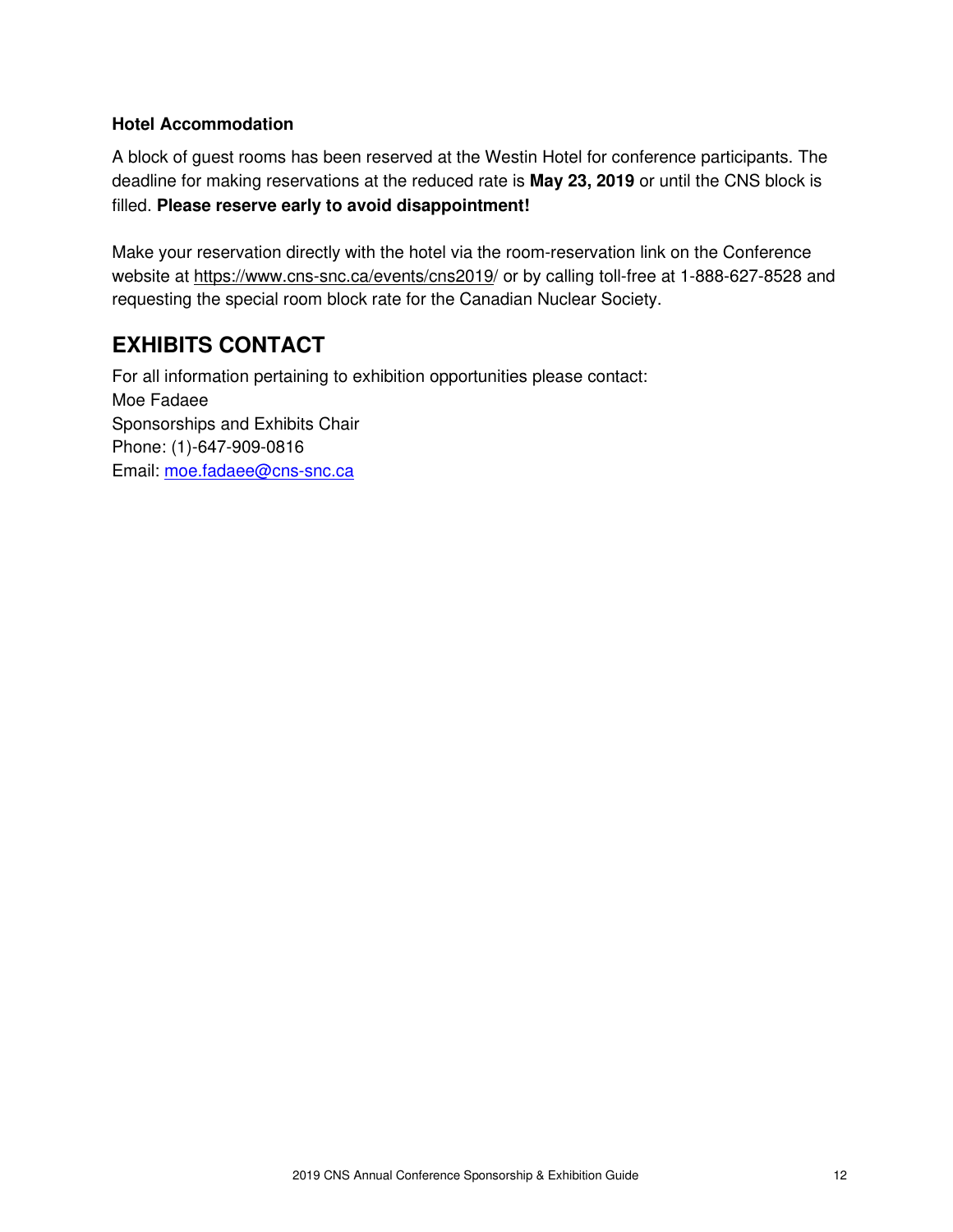### FIGURE 1, EXHIBIT FLOOR PLAN

### Provinces/Confederation I – Level 4



NOTE: Floor plan is subject to availability and may undergo changes. **Ceiling height of foyer booths may not accommodate larger displays.**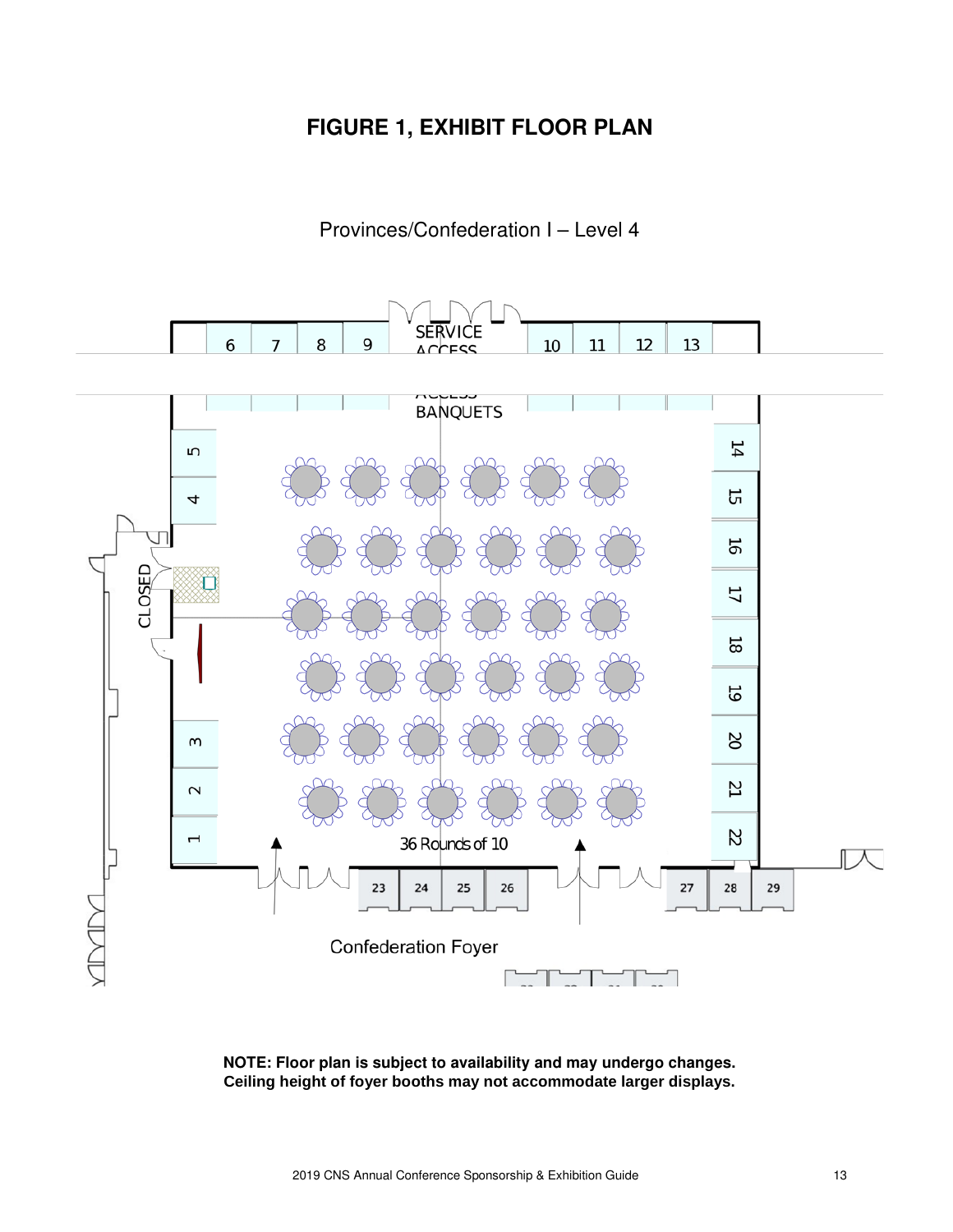

39th Annual CNS Conference & 43rd CNS/CNA Student Conference

Hôtel The Westin Ottawa | June 23-26, 2019



# Nuclear Energy's Value – Aligned with Community Expectations *La valeur de l'énergie nucléaire* –a*lignée avec les attentes de la communauté*

### Exhibit Booth Space Application Form

To reserve a booth space for your company, please complete this form and e-mail as a word/pdf attachment to Moe Fadaee, Sponsorships and Exhibits Chair, at [moe.fadaee@cns-snc.ca.](mailto:moe.fadaee@cns-snc.ca)

Booth spaces are allocated on a first-come, first-served basis. After your booth space has been confirmed, an invoice with payment instructions will be emailed to the contact person named below. A receipt of payment will be issued once payment has been received and processed. Booth applications are considered complete and guaranteed only when payment has been received. **Refunds will not be provided for cancellations after the booking is confirmed.**

Exhibiting company full name:

| Postal address:                                                           |              |                     |
|---------------------------------------------------------------------------|--------------|---------------------|
| City:                                                                     | Prov./State: | Postal or Zip Code: |
| <b>Contact Person:</b><br>(Person to receive all correspondence)          |              | E-mail:             |
| <b>Business Title:</b>                                                    |              | Tel:                |
| Signature:                                                                |              | Date:               |
| Booth Space Selection: (Please refer to Exhibit Layout for Booth Numbers) |              |                     |
|                                                                           |              | ______              |

| <b>Preferences</b>      | <b>Booth Number</b> | <b>Price</b> | <b>Booth Space Rates:</b>                       |
|-------------------------|---------------------|--------------|-------------------------------------------------|
| 1 <sup>st</sup> choice: |                     |              | $$3,500.00+HST(13%) $455.00 - 8 ft \times 8 ft$ |
| 2 <sup>nd</sup> choice: | #                   |              |                                                 |
| 3rd choice:             | #                   |              |                                                 |
|                         |                     |              | <b>Total Cost: \$</b>                           |

Each booth includes: one 6' skirted table, 8'-high backwall & 3'-high sidewall drape, 2 side chairs, 1 waste basket, two (2) full registrations for your booth attendants. Ceiling height of foyer booths may not accommodate larger displays.

**Company Logo:** Please insert an X in appropriate box below.

 $\Box$  New logo files attached  $\Box$  We confirm that you can use the same logo as for last year's conference

#### **New logos are to be provided in the following two file formats:**

1) As a jpg or .png file for electronic applications.

2) As a high-resolution vector illustration for print production (e.g., Adobe Illustrator (.ai), Photoshop (.eps**)** or Corel Draw (.cdr)).

#### **Methods of payment:**

**By Cheque:** Cheques payable to "Canadian Nuclear Society" are to be mailed to: Canadian Nuclear Society, 998 Bloor St W, #501, Toronto, ON, M6H 1L0.

**By Credit Card**: Visa, MasterCard, AMEX are accepted. To pay by credit card, complete the Credit Card Charge Authorization (CCCA) form, scan it and email it to the CNS Office Administrator: [cns\\_office@cns-snc.ca.](mailto:cns_office@cns-snc.ca)